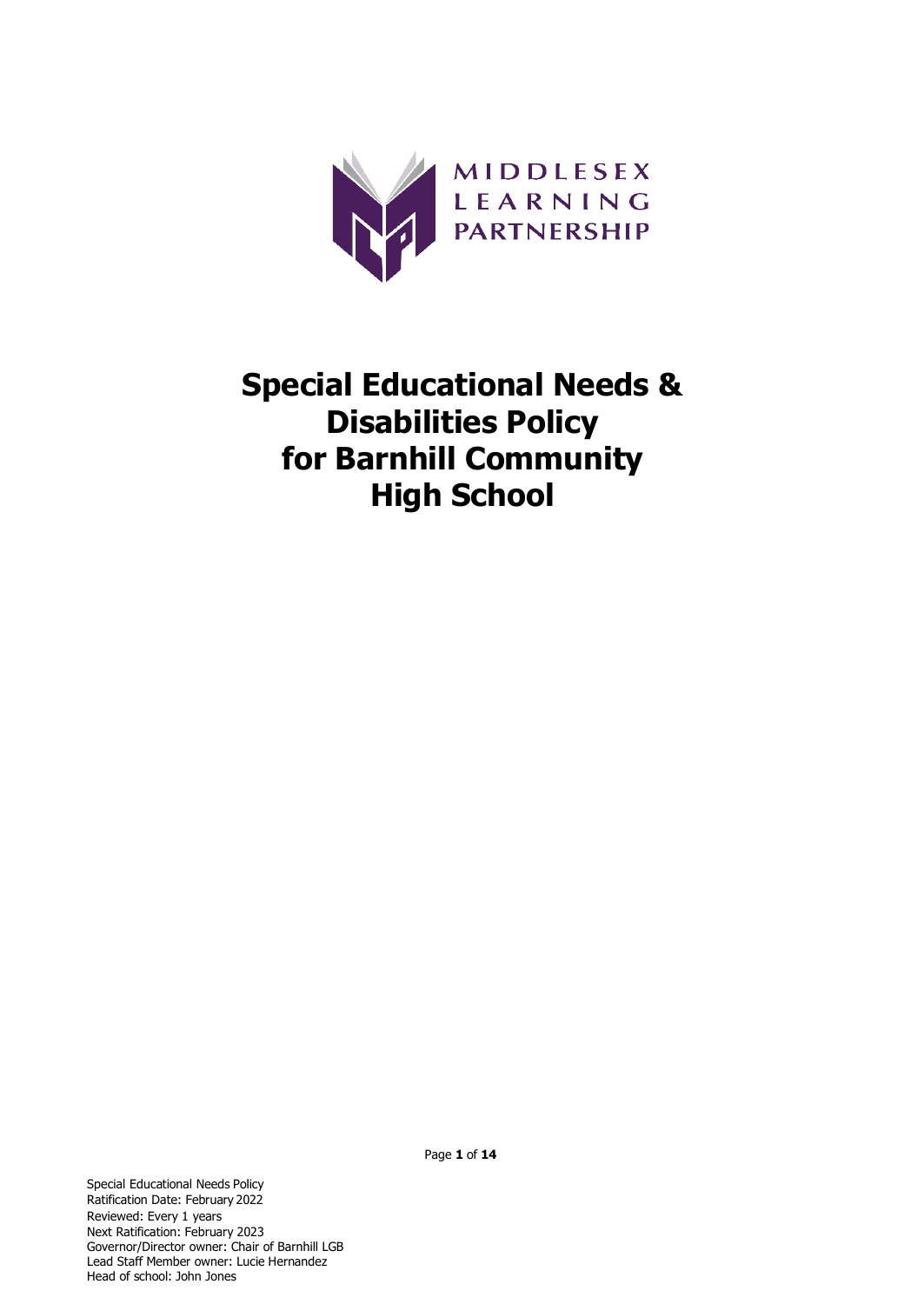Special Educational Needs Policy Ratification Date: February 2022 Reviewed: Every 1 years Next Ratification: February 2023 Governor/Director owner: Chair of Barnhill LGB Lead Staff Member owner: Lucie Hernandez Head of school: John Jones

Page **2** of **14**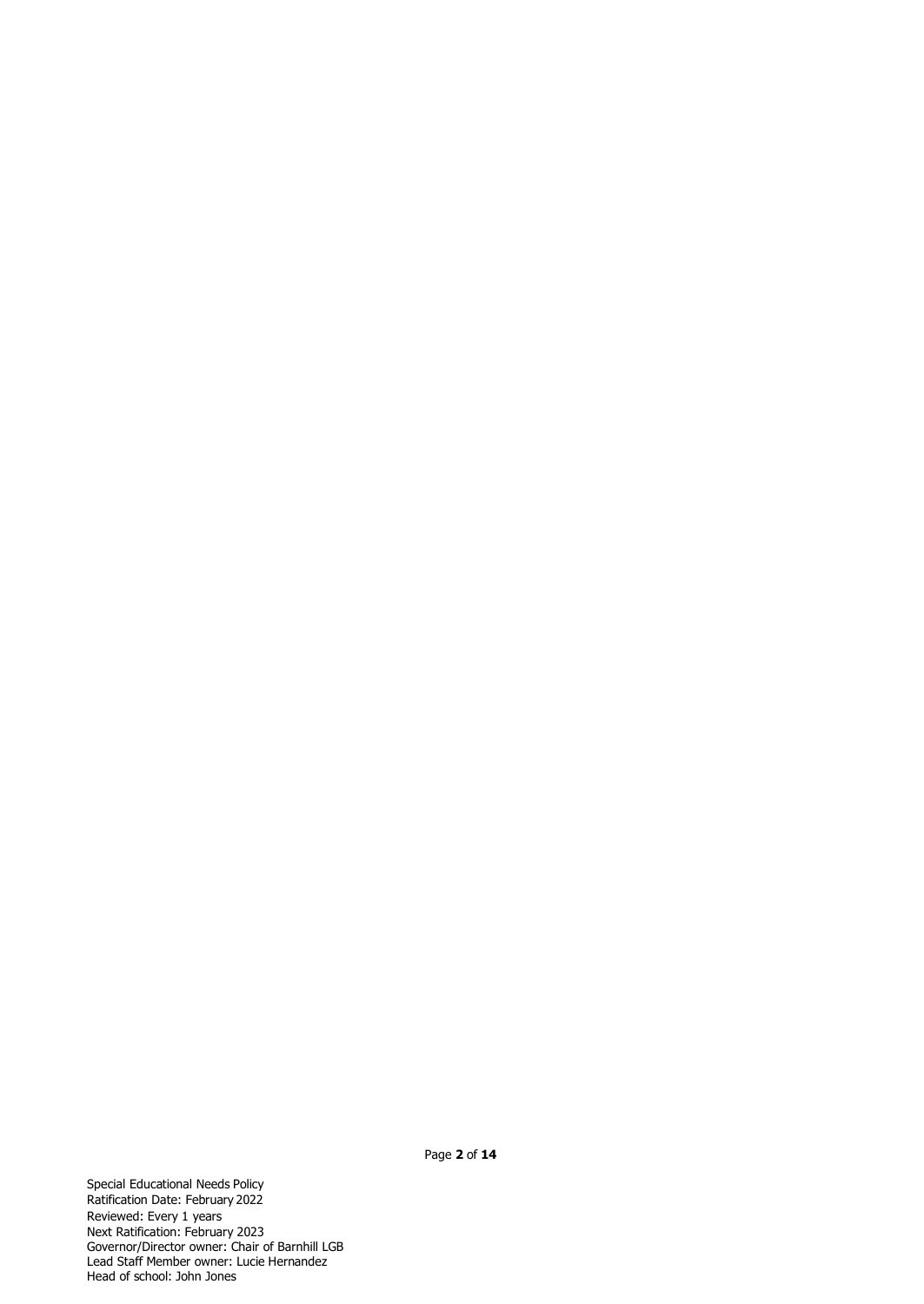## **Special Educational Needs & Disabilities Co-ordinator SENDCo:** Claire Gibbons

#### **SEND Designated Governor: Jacquie Smith**

**Date of Policy:** September 2021

**Review Date:** September 2022

| Who was involved in<br>creating the policy and<br>how? | This document is a statement of the aims, principles and strategies<br>for pupils with Special Educational Needs and Disabilities.<br>It was developed in 2015 in line with new Special Educational<br>Needs and Disabilities (SEND) Reforms with consultation with<br>Senior Leadership Teams, Teachers, Parents and Governors.<br>This policy will be reviewed annually.                                                                                                                                                                                                                                                                                                                                                                                                                                                                                                                                                                                                                                    |  |
|--------------------------------------------------------|---------------------------------------------------------------------------------------------------------------------------------------------------------------------------------------------------------------------------------------------------------------------------------------------------------------------------------------------------------------------------------------------------------------------------------------------------------------------------------------------------------------------------------------------------------------------------------------------------------------------------------------------------------------------------------------------------------------------------------------------------------------------------------------------------------------------------------------------------------------------------------------------------------------------------------------------------------------------------------------------------------------|--|
| <b>Reference to the statutory</b><br>assessment        | This policy complies with the statutory requirement laid out in the<br>SEND Code of Practice 0-25 Years (June 2014 updated 1.5.2015)<br>and has been written with reference to the following guidance and<br>documents:<br>Equality Act 2010: advice for schools DfE Feb 2014<br>$\pmb{\epsilon}$<br>SEND Code of Practice 0-25 Years (June 2014 amended<br>1.5.15)<br>Schools SEND Information Report Regulations (2014)<br>Children and Families Act 2014<br>Other Barnhill Community High School and Middlesex Learning<br>Partnership policies/reports that are relevant include:<br>Special Educational Needs and Disabilities Information<br>$\hat{\pmb{\epsilon}}$<br>Report<br>Barnhill Behaviour for Learning Policy<br>$\pmb{\theta}$<br>Barnhill Safeguarding and Child Protection Policy<br>$\pmb{\epsilon}$<br>Accessibility Plan<br>$\hat{\pmb{\epsilon}}$<br>Supporting Pupils with Medical Conditions Policy<br><b>Equality Plan</b><br>é.<br>Local Authority Local Offer<br>$\pmb{\epsilon}$ |  |
| <b>Roles and Responsibilities</b>                      | <b>Local Governing Board</b>                                                                                                                                                                                                                                                                                                                                                                                                                                                                                                                                                                                                                                                                                                                                                                                                                                                                                                                                                                                  |  |
|                                                        | The statutory duties of the Local Governing Board are:<br>Responsible for implementation of reforms<br>To ensure the school has suitable arrangements for<br>consulting with parents<br>Responsible for ensuring the school publishes and reviews<br>è<br>the SEND Policy and the SEND Information Report and that<br>these are published on the school website<br>Responsible for ensuring the school is fulfilling its legal<br>duties towards SEND students                                                                                                                                                                                                                                                                                                                                                                                                                                                                                                                                                |  |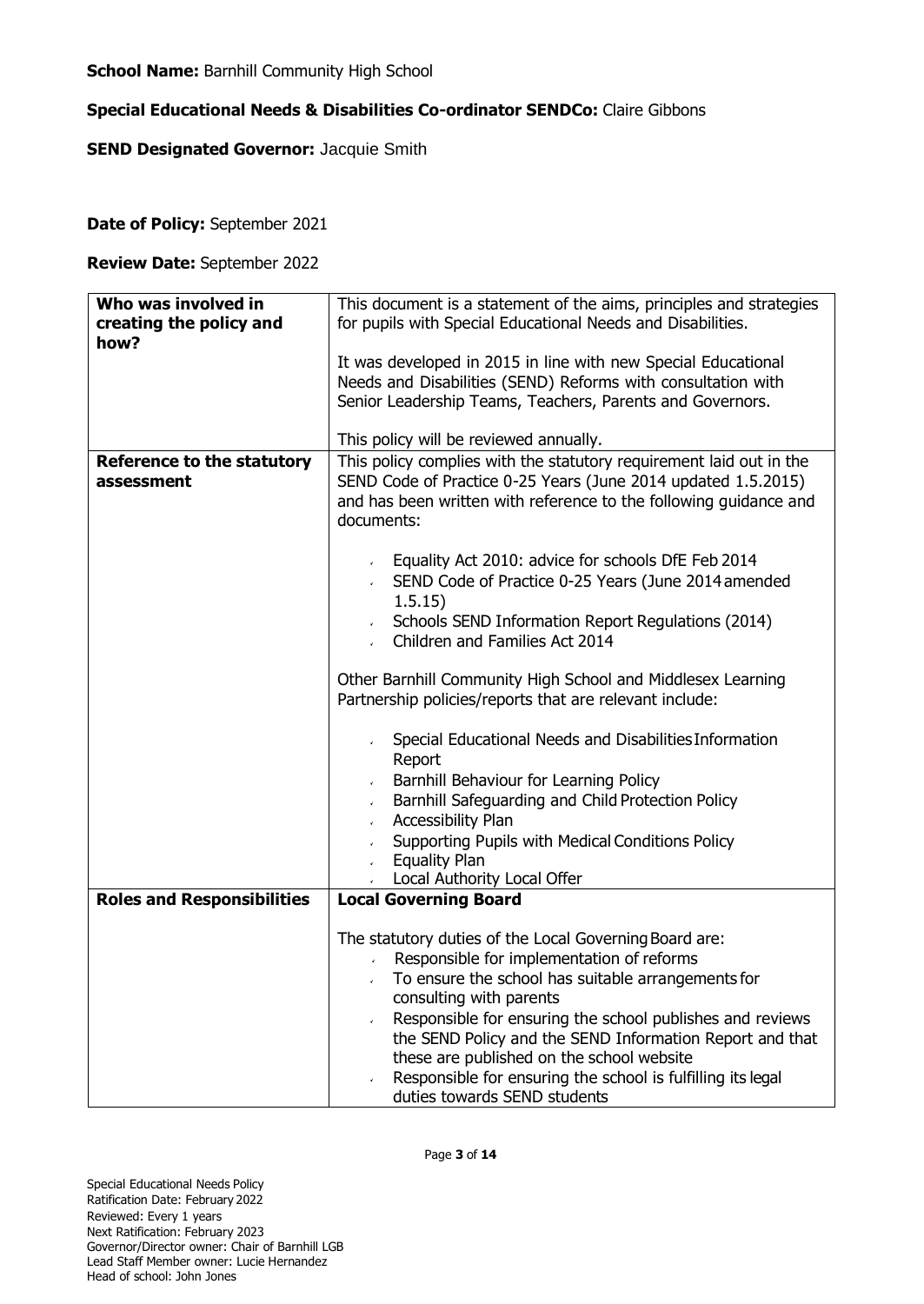| To ensure the school is cooperating with the Local Authority<br>including developing the local offer and when the school is<br>being named in an EHC plan<br>To ensure arrangements are in place to support pupils with<br>medical conditions<br>To ensure the school publishes information about the<br>arrangements for the admission of disabled children                                                                                                                                                                                                       |
|--------------------------------------------------------------------------------------------------------------------------------------------------------------------------------------------------------------------------------------------------------------------------------------------------------------------------------------------------------------------------------------------------------------------------------------------------------------------------------------------------------------------------------------------------------------------|
| <b>Designated Governor</b><br>The Designated Governor is elected annually by the Local<br>Governing Board. He/she is an important link in the communication<br>chain between the Special Educational Needs Co-ordinator and the<br>Governing Board. The Designated Governor reports on matters<br>relating to Special Educational Needs, the effectiveness of policy<br>and practice in the school and future developments. The<br>Designated Governor is entitled to and should attend relevant<br>training offered by the Borough and Governor Support Services. |
| <b>Barnhill Community High School Designated Governor:</b><br>Jacquie Smith                                                                                                                                                                                                                                                                                                                                                                                                                                                                                        |
| <b>Executive Headteacher</b><br>The EHT is responsible for meeting the needs of all students as<br>outlined by the Governors in the SEND Policy and:<br>Is directly responsible for referring a student to the LA for<br>Statutory Assessment on the advice of the Special<br><b>Educational Needs Co-ordinator</b><br>Is required to convene Annual Reviews for students with<br>Statements of Special Educational Needs<br>To ensure the school's SEND Information Report is<br>accessible through the school's website or available to<br>parents on request    |
| <b>Barnhill Community High School Executive Headteacher:</b><br><b>Tracey Hemming</b>                                                                                                                                                                                                                                                                                                                                                                                                                                                                              |
| <b>Special Educational Needs Co-ordinator (SENDCo)</b><br>The designated teacher is responsible for:<br>The day-to-day operation of the school's SEND Policy<br>$\mathbf{r}$<br>Preparing reports on individual students<br>Preparing SEND provision map<br>Taking the lead in managing provision for pupils with<br>special educational needs<br>Updating and overseeing the records on students with<br>special educational needs<br>The production and distribution of Passport to Achievement                                                                  |
| <b>Barnhill Community High School SENDCo: Claire Gibbons</b><br><b>NASENCO Status: Completed</b><br><b>SEND Advocate of SLT: Mehul Shah</b>                                                                                                                                                                                                                                                                                                                                                                                                                        |
|                                                                                                                                                                                                                                                                                                                                                                                                                                                                                                                                                                    |

Page **4** of **14**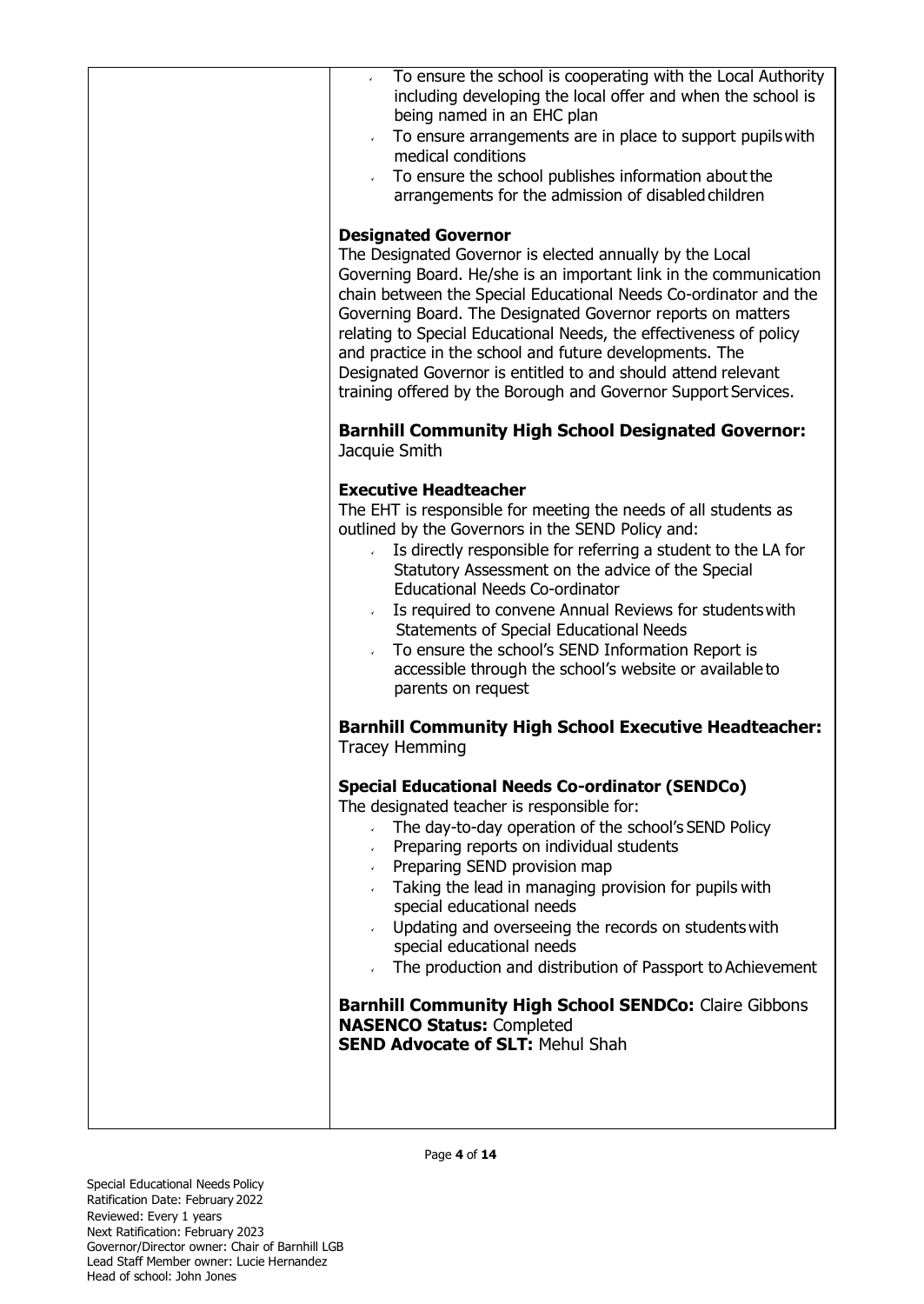| <b>Heads of Departments</b><br>Heads of Departments are responsible for the assessment of<br>subject requirements, resources and teaching methods in order to<br>provide courses for the full ability of students, including those with<br>special educational needs.                                                                                                                                                                                                                                                                                               |
|---------------------------------------------------------------------------------------------------------------------------------------------------------------------------------------------------------------------------------------------------------------------------------------------------------------------------------------------------------------------------------------------------------------------------------------------------------------------------------------------------------------------------------------------------------------------|
| <b>Teaching Staff</b><br>All teachers have an overall responsibility to assist in the procedures<br>for identifying students with special educational needs and to adapt<br>the curriculum to allow access for all. They are also responsible for<br>meeting with SEND Teaching Assistants (TAs) on a regular basis to<br>ensure that the role is defined and planning shared. They need to<br>take ownership of the SEND information provided and use that<br>information to plan their lessons and meet the needs of<br>the individual students in their lessons. |
| <b>Higher Level Teaching Assistants (HLTAs)</b><br>To work closely with the SENDCo to ensure effective offer of<br>provision, motivated and effective TA support, completion of<br>relevant documents and paperwork, effective communication with<br>outside agencies and parents and to support the SENDCo in the<br>review process.                                                                                                                                                                                                                               |
| <b>HLTAs/Teaching Assistants</b><br>HLTAs/Teaching Assistants can support particular students under the<br>direction of the teacher and SENDCo. They may offer general<br>support to all students in a class. They may also offer interventions<br>personalised to the individual students, attend training sessions,<br>track particular groups of students, support in progress review<br>meetings, meet regularly with the teachers they support and take<br>part in any other relevant activity.                                                                |
| <b>Parents</b><br>All parents will have access to the school's Special Educational<br>Needs and Disabilities Information Report through the website or<br>by requesting this through the school's SENDCo, which will inform<br>parents of the provision for pupils with Special Educational Needs<br>and Disabilities.                                                                                                                                                                                                                                              |
| Barnhill Community High will advise and support parents as soon as<br>a special educational need has been identified. Parents will be<br>encouraged to be fully involved in their child's educational provision<br>and to submit any evidence they consider relevant.                                                                                                                                                                                                                                                                                               |
| <b>Students</b><br>Barnhill Community High will establish the views of students on<br>their special educational needs and the way in which they might be<br>mot Students who are able to do so may submit their views                                                                                                                                                                                                                                                                                                                                               |

met. Students who are able to do so may submit their views directly and in other situations the interpretation of a student's behaviour in different settings may provide a measure of the student's preference.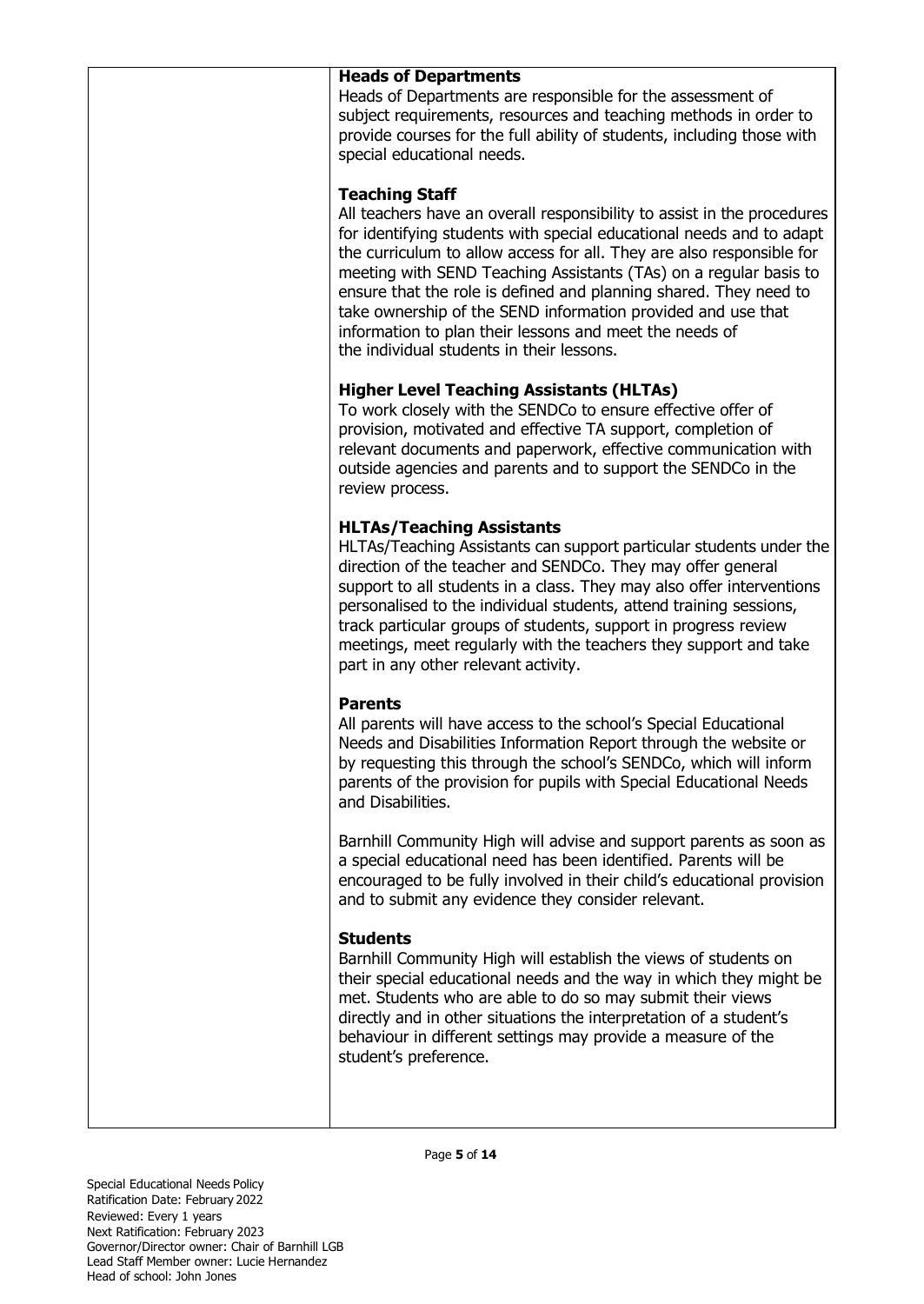|                                                                                                                           | <b>Borough</b><br>The Borough is responsible for transferring Statements of<br>Educational Need to the new Education Health and Care Plans<br>(EHC) as well as maintaining Statements of Special Educational<br>Need until they are transferred.<br>The Borough will begin the statutory assessment process if the<br>evidence put to the panel meets the criteria and are then<br>responsible for issuing the EHC Plan to all parties concerned.<br>Each Borough has a responsibility to publish a Local Offer outlining<br>provision and support for children with Special Educational Needs<br>and Disabilities.                                                                                                                                                                                                                                                                                                                                                                                                                                                                                                                                                                                                                                                                                                                                                                                                                                                                                          |
|---------------------------------------------------------------------------------------------------------------------------|--------------------------------------------------------------------------------------------------------------------------------------------------------------------------------------------------------------------------------------------------------------------------------------------------------------------------------------------------------------------------------------------------------------------------------------------------------------------------------------------------------------------------------------------------------------------------------------------------------------------------------------------------------------------------------------------------------------------------------------------------------------------------------------------------------------------------------------------------------------------------------------------------------------------------------------------------------------------------------------------------------------------------------------------------------------------------------------------------------------------------------------------------------------------------------------------------------------------------------------------------------------------------------------------------------------------------------------------------------------------------------------------------------------------------------------------------------------------------------------------------------------|
| Our values and vision for<br><b>SEND in our setting</b>                                                                   | Every school 'must use their best endeavours to make sure that a<br>child with special educational needs gets the support they need -<br>this means doing everything they can to meet children and young<br>people's special educational needs'. (SEND Code of Practice 6.2)<br>Everyone at Barnhill is committed to providing the conditions and<br>opportunities to enable any child with SEND to be included fully in<br>all aspects of school life. Barnhill Community High believes in every<br>student's right to curriculum access and provides for students with<br>special educational needs in accordance with the following aims:<br>Inclusion where possible - students with special educational<br>needs will be educated with their peers. The school's policy<br>of having high expectations for all students includes those<br>students with special educational needs.<br>Equal Opportunities - students with special educational<br>needs willbe provided with appropriate extra support so<br>that they can enjoy educational opportunities with their<br>peers.<br>Continuity and Progression - students with special<br>educational needs will have continuity of support from the<br>primary school, year to year in Barnhill Community High<br>and to post-16 education, where applicable.<br>Underpinning all our provision in school is the graduated approach<br>cycle:<br>Plan<br>Assess<br>Review<br>Do<br>All teachers are responsible for every child in their care, including |
| <b>Definition of SEND</b><br>including what it is not,<br>and other factors that may<br>affect progress and<br>attainment | those with special educational needs.<br>The term 'special educational needs' has a legal definition, referring<br>to children who have learning difficulties or disabilities that make it<br>harder for them to learn than most children of the same age. Many<br>children will have special needs of some kind at some time during<br>their education.                                                                                                                                                                                                                                                                                                                                                                                                                                                                                                                                                                                                                                                                                                                                                                                                                                                                                                                                                                                                                                                                                                                                                     |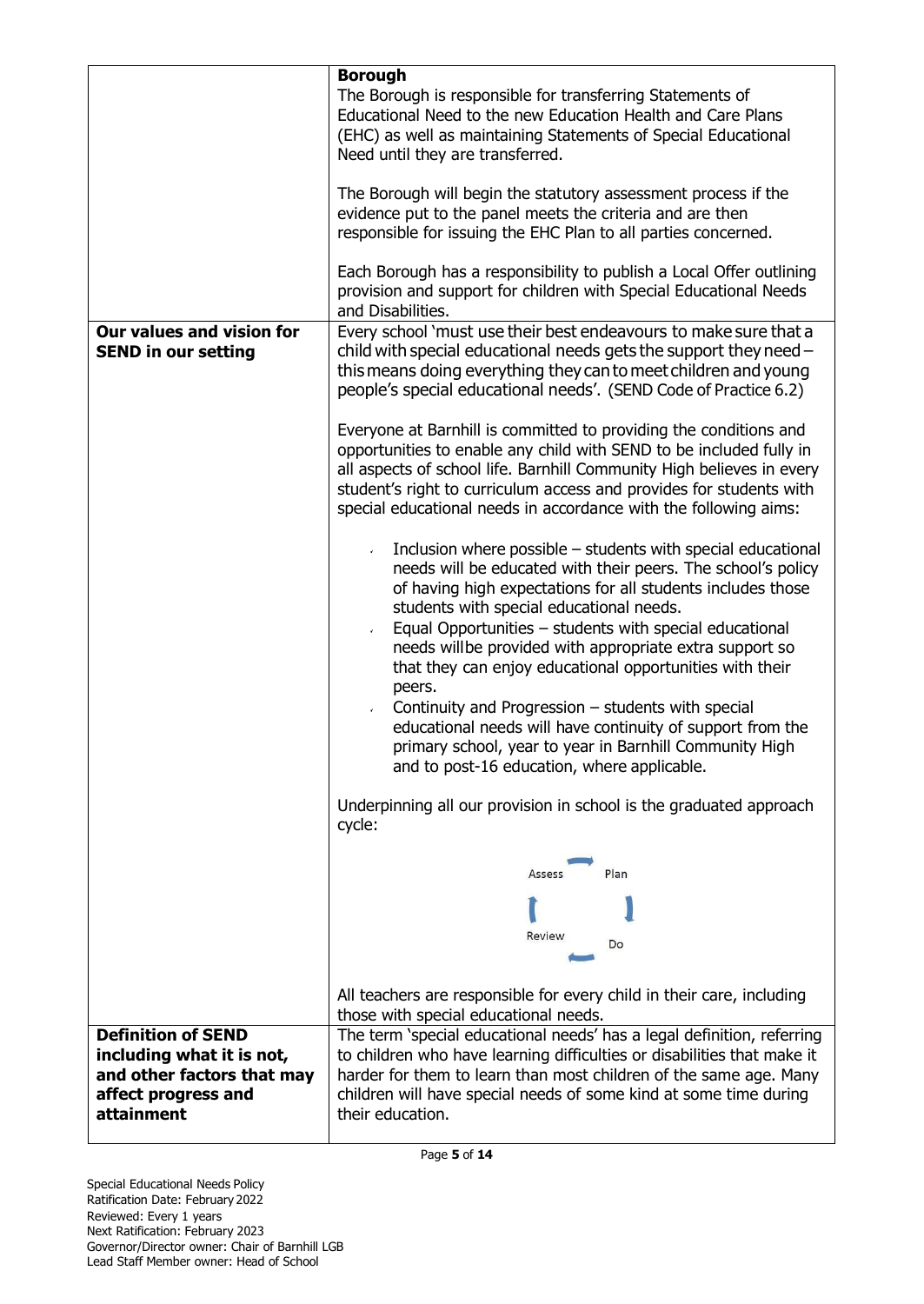|                                                     | Children make progress at different rates and have different ways<br>in which they learn best. When planning lessons, the teacher will<br>take this into account by looking carefully at how they organise<br>their lessons, classroom, books and materials.                                                                                                                                                                                                                                                                                                                                                                                 |
|-----------------------------------------------------|----------------------------------------------------------------------------------------------------------------------------------------------------------------------------------------------------------------------------------------------------------------------------------------------------------------------------------------------------------------------------------------------------------------------------------------------------------------------------------------------------------------------------------------------------------------------------------------------------------------------------------------------|
|                                                     | Just because a child is making slower progress than expected or<br>the teachers are providing different support, help or activities in<br>class, doesn't necessarily mean that the child has special<br>educational needs.                                                                                                                                                                                                                                                                                                                                                                                                                   |
| <b>Definition of SEND</b><br>provision/SEND support | High quality first teaching is a priority for all pupils, including those<br>with SEND. In addition, Barnhill Community High School offers a<br>wide range of targeted provision to support students with needs<br>identified in the four areas:                                                                                                                                                                                                                                                                                                                                                                                             |
|                                                     | 1. Communication and Interaction<br>2. Cognition and Learning<br>3. Social, Emotional and Mental Health<br>4. Sensory and Physical Needs                                                                                                                                                                                                                                                                                                                                                                                                                                                                                                     |
|                                                     | Considerable thought, planning and preparation goes into utilising<br>our support staff to ensure children achieve the best outcomes,<br>gain independence and are prepared for adulthood from the earliest<br>possible age.                                                                                                                                                                                                                                                                                                                                                                                                                 |
|                                                     | Support staff members are deployed based on need.                                                                                                                                                                                                                                                                                                                                                                                                                                                                                                                                                                                            |
|                                                     | Students with a statement of special educational needs or TA<br>support identified in their EHC Plan are provided for as per the<br>guidance in their documentation. Provision mapping allows further<br>identification of SEND students to take part in personalised<br>provision to achieve the best outcomes - this may be support in<br>class or could take the form of extra-curricular intervention.                                                                                                                                                                                                                                   |
|                                                     | TAs are assigned in class support and targeted intervention groups<br>based on their individual strengths, training and expertise.                                                                                                                                                                                                                                                                                                                                                                                                                                                                                                           |
| Our aims                                            | Both Middlesex Learning Partnership and staff at Barnhill<br>Community High are committed to providing equal opportunities for<br>all children. We firmly believe that all children are entitled to a<br>broad and balanced curriculum. We are committed to the full<br>integration of children with Special Educational Needs and<br>Disabilities, and to educating them alongside their peers, wherever<br>possible. This will be achieved through the delivery of a relevant<br>and differentiated curriculum, thereby meeting each child's abilities<br>and needs. We recognise that addressing SEND is a whole Trust<br>responsibility. |
| Our approach to<br>identification                   | At Barnhill we identify children with SEND as early as possible<br>through regular contact with our feeder schools, by assessment at<br>the start of Year 7 and through dialogue with TAs and teaching<br>staff.                                                                                                                                                                                                                                                                                                                                                                                                                             |
|                                                     | Throughout the school we monitor and track the progress of all<br>children by an ongoing process of planning, teaching and<br>assessment. Children with SEND may be identified at any stage of<br>this process during their school life.                                                                                                                                                                                                                                                                                                                                                                                                     |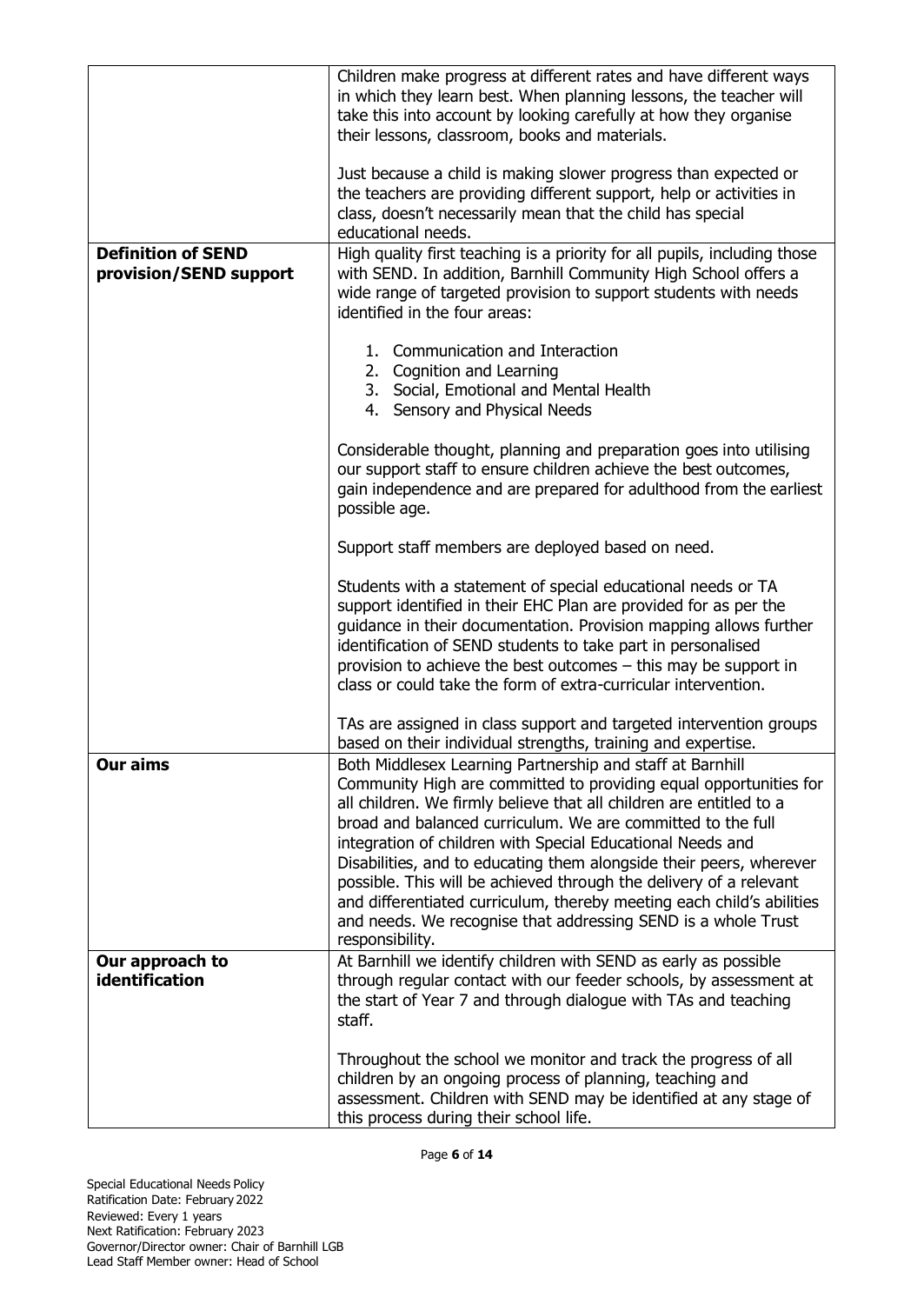#### **Assess:**

#### **How?**

This is dependent on the need of the child. We have a variety of assessment tools available as a school to assess a wide range of needs.

### **Who?**

These assessments will be performed with by the SENDCo or by an HLTA with a Certificate of Competence in Educational Testing (CCET). If necessary the relevant professional will be bought in to complete the assessment e.g. Educational Psychologist.

#### **Plan:**

#### **How?**

The results/strategies from the assessment, along with feedback from teachers, will inform the planning of the interventions and the setting of goals/targets.

#### **Who?**

SENDCo, HLTA, TA responsible for facilitating the provision, key stage, the child and the child's family will be involved in the planning of the provision. Any relevant outside professionals will also be invited to contribute.

#### **Do:**

## **How?**

This is dependent on the planning. The provision may take place on a 121 basis, small group or in class. Alternatively it could be focused on developing the use of new technologies within the classroom to support the child in accessing the curriculum.

#### **Who?**

The Learning Support Department, teaching staff

#### **Review:**

#### **How?**

Assess progress based on initial baseline results and agreed targets.

#### **Who?**

These assessments will be performed either by the SENDCo or by a CCET qualified HLTA. If necessary the relevant professional will be bought in to complete the assessment e.g. Educational Psychologist.

Assessments used in the graduated approach include:

- Lucid Exact (cognition and learning)
- Dyslexia Screener (cognition and learning)
- British Picture Vocabulary Scale (communicationand interaction)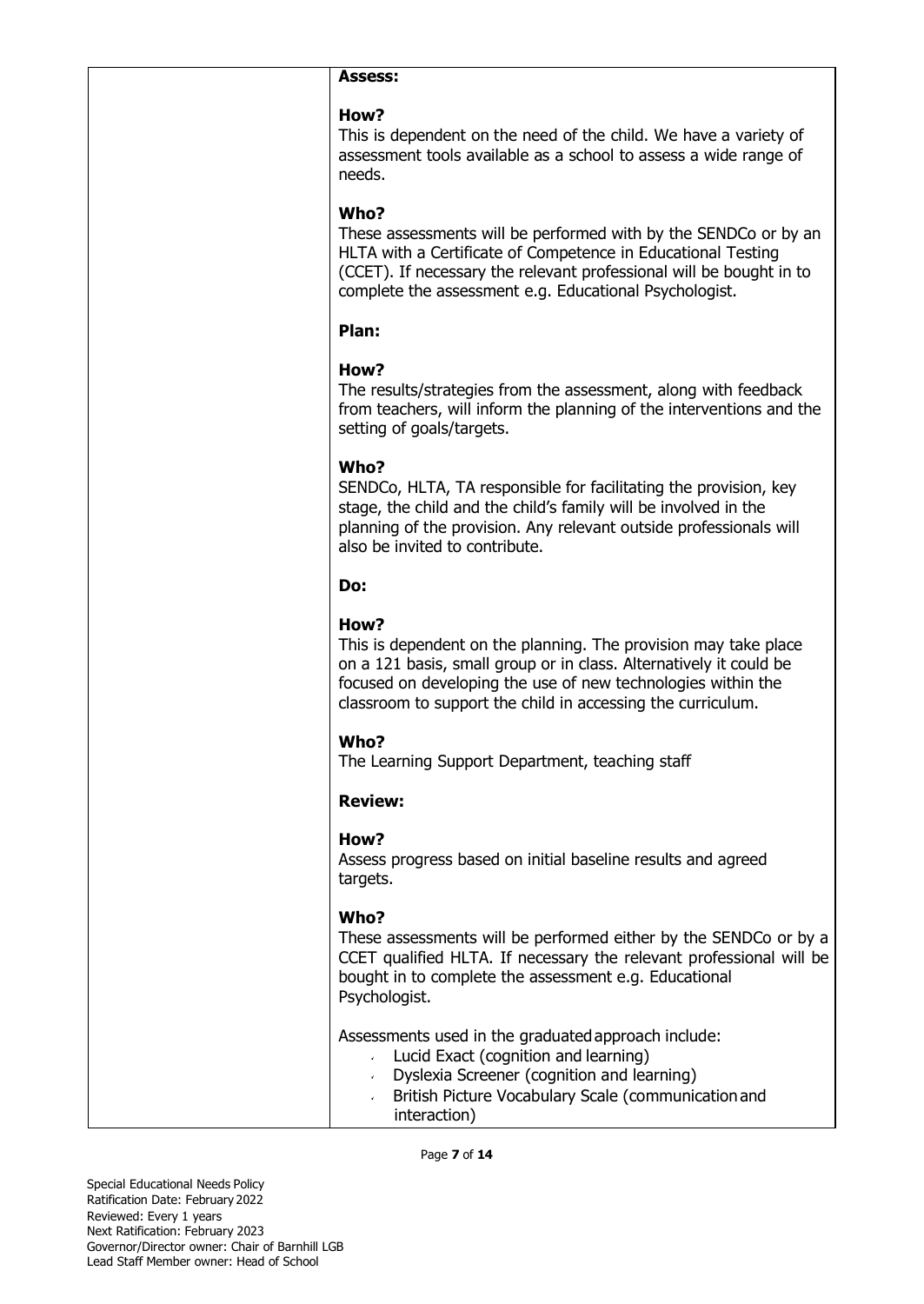| Our partnering approach to                           | low-attaining pupils<br>interventions                                                                                | CATS (cognition and learning)<br>DASH (cognition and learning)<br>A range of self-reflection and self-esteem (Rosenberg)<br>assessments utilised for pre and post assessment of<br>intervention groups (social, emotional and mental health)<br>TAs' expertise and skills is maximised to its full potential through<br>the implementation of the MITA recommendations:<br>1. TAs should not be used as an informal teaching resource for<br>2. Use TAs to add value to what teachers do, not replace them<br>3. Use TAs to help pupils develop independent learning skills<br>and manage their own learning<br>4. Ensure TAs are fully prepared for their role in the classroom<br>5. Use TAs to deliver high-quality one-to-one and small group<br>support using structured interventions<br>6. Adopt evidence-based interventions to support TAs in their<br>small group and one-to-one instruction<br>7. Ensure explicit connections are made between learning<br>from everyday classroom teaching and structured |                                                      |
|------------------------------------------------------|----------------------------------------------------------------------------------------------------------------------|-----------------------------------------------------------------------------------------------------------------------------------------------------------------------------------------------------------------------------------------------------------------------------------------------------------------------------------------------------------------------------------------------------------------------------------------------------------------------------------------------------------------------------------------------------------------------------------------------------------------------------------------------------------------------------------------------------------------------------------------------------------------------------------------------------------------------------------------------------------------------------------------------------------------------------------------------------------------------------------------------------------------------|------------------------------------------------------|
| involving parents/carers                             | Involving parents and learners in the dialogue is central to our<br>approach and do this through:                    |                                                                                                                                                                                                                                                                                                                                                                                                                                                                                                                                                                                                                                                                                                                                                                                                                                                                                                                                                                                                                       |                                                      |
|                                                      | <b>Action/Event</b><br>Passport to<br>Achievement<br>Meetings - Target<br>setting and<br>reviewing<br>Annual reviews | Who's involved<br>Learning Support<br>Team, young<br>people on the SEND<br>register, parents<br>and families<br>Learning Support<br>Team, young<br>people with a<br>statement of special<br>educational needs/<br>EHC Plan, parents<br>and families                                                                                                                                                                                                                                                                                                                                                                                                                                                                                                                                                                                                                                                                                                                                                                   | <b>Frequency</b><br>$3x$ a year<br>$1 \times a$ year |
| Record keeping,<br>monitoring and data<br>management | needs may include:<br>$\hat{\pmb{\epsilon}}$<br>Information from parents<br>$\epsilon$<br>additional support         | We record all the steps taken to meet children's special educational<br>needs. The LDC support manager is responsible for these records<br>and for making sure they are made available to others who need to<br>see them. The records kept for a pupil with special educational<br>Information from previous schools<br>Information on progress and behaviour<br>Information about attainment levels, progress and<br>The child's own views of their needs<br>Information from health/social services<br>Information from other agencies                                                                                                                                                                                                                                                                                                                                                                                                                                                                              |                                                      |

Page **8** of **14**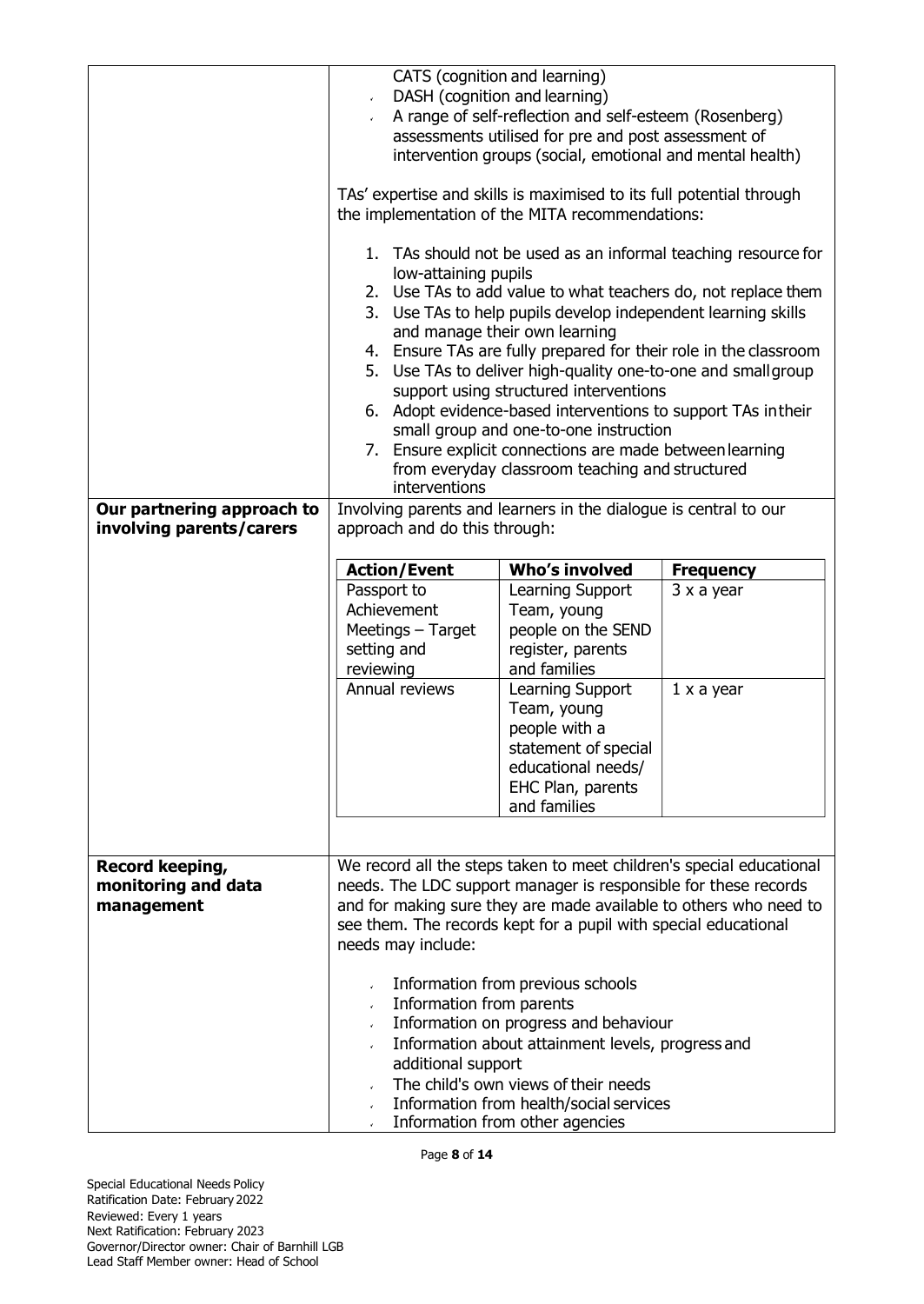| It is important that information about a child's special educational<br>needs is shared with all staff who work with the child, and that it is<br>passed on from school to school as the child moves on.                                                                                                                                                                                                                                                                                                                                                                                                                                                                                                                                   |
|--------------------------------------------------------------------------------------------------------------------------------------------------------------------------------------------------------------------------------------------------------------------------------------------------------------------------------------------------------------------------------------------------------------------------------------------------------------------------------------------------------------------------------------------------------------------------------------------------------------------------------------------------------------------------------------------------------------------------------------------|
| All pupils with identified SEND are listed on the SEND Register. The<br>SEND Register is updated regularly, using the process above, and is<br>distributed electronically to all members of the teaching staff.                                                                                                                                                                                                                                                                                                                                                                                                                                                                                                                            |
| Summaries of pupils' SEND, recommendations for their support and<br>any access arrangements, as well as brief records of support, are<br>recorded on the school's electronic database.                                                                                                                                                                                                                                                                                                                                                                                                                                                                                                                                                     |
| In addition, the Learning Support Department maintains paper<br>records in secure filing cabinets, containing detailed records of<br>assessments, support, meetings with parents and consultations for<br>each pupil on the SEND register.                                                                                                                                                                                                                                                                                                                                                                                                                                                                                                 |
| The SEND support register is a fluid document that responds to the<br>needs of the students at Barnhill. The passport to achievement<br>meetings are used effectively to provide a platform for students and<br>parents to openly discuss their concerns. If progress is good and<br>both parent and student wish to be removed then, post<br>consultation with teachers, the student will be removed from the<br>register. Alternatively parents with concerns about their child will<br>discuss this in the first instance with their form tutor who will then<br>refer the concern to the SEND Department. The graduated<br>approach cycle will then begin and if necessary the student will be<br>placed on the SEND support register. |
| Barnhill has a duty to make 'reasonable adjustments' to make sure<br>SEND students are not discriminated against. These changes could<br>include:                                                                                                                                                                                                                                                                                                                                                                                                                                                                                                                                                                                          |
| Changes to physical features – for example, creating aramp<br>so that students can enter a classroom<br>Providing extra support and aids (such asspecialist teachers<br>or equipment)                                                                                                                                                                                                                                                                                                                                                                                                                                                                                                                                                      |
| However a child's placement at Barnhill may have to be<br>reconsidered where their needs conflict with the efficient education<br>of other pupils and there are no reasonable steps we can take to<br>prevent the incompatibility (Equalities Act 2010).                                                                                                                                                                                                                                                                                                                                                                                                                                                                                   |
| Provision and monitoring:                                                                                                                                                                                                                                                                                                                                                                                                                                                                                                                                                                                                                                                                                                                  |
| Wave 1: Reasonable classroom adjustments/differentiation for<br>pupils with recognised SEND<br>Wave 2: Small group interventions to target key skill areas in<br>specific year groups, particularly in Years 7 and 8<br>Wave 3: Individual Learning Support lessons for study skills, most<br>short-term; some long-term                                                                                                                                                                                                                                                                                                                                                                                                                   |
|                                                                                                                                                                                                                                                                                                                                                                                                                                                                                                                                                                                                                                                                                                                                            |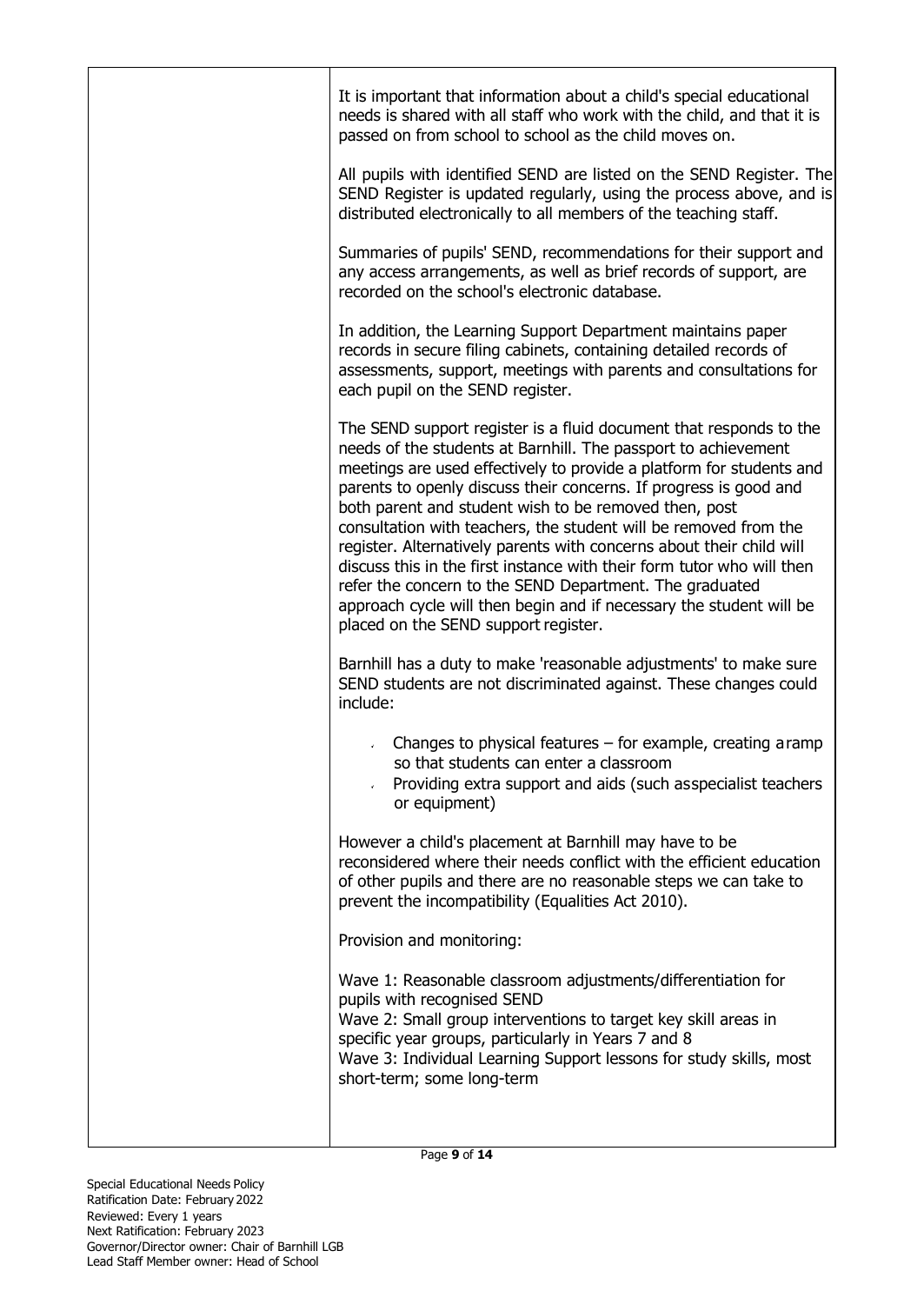| The main forms of intervention are:                                                                                                                                                                                                                                                                                                                                                                                                                                                                                                                                                                                                                                                                                                                                                                                                                                                                                                                                    |
|------------------------------------------------------------------------------------------------------------------------------------------------------------------------------------------------------------------------------------------------------------------------------------------------------------------------------------------------------------------------------------------------------------------------------------------------------------------------------------------------------------------------------------------------------------------------------------------------------------------------------------------------------------------------------------------------------------------------------------------------------------------------------------------------------------------------------------------------------------------------------------------------------------------------------------------------------------------------|
| Reasonable adjustments and/or additional intervention by the<br>teacher within the context of day-to-day classroom teaching<br>Small group interventions for pupils identified as needing<br>support from screening tests, including small group support<br>for literacy and Maths<br>Exam reviews for pupils having access arrangements in<br>¥<br>exams<br>The majority of pupils follow the full curriculum and<br>Learning Support lessons are arranged on a 'rotational'<br>basis or off timetable, to minimise disruption to lessons                                                                                                                                                                                                                                                                                                                                                                                                                             |
| Progress is the crucial factor in determining the need for additional<br>support. Good progress is that which:<br>Narrows the attainment gap between pupil and peers<br>$\mathbf{r}^{\prime}$<br>Prevents the attainment gap widening<br>Is equivalent to that of peers starting from the same<br>baseline but less than the majority of peers<br>Equals or improves upon the pupil's previous rate of<br>¥.<br>progress<br>Ensures full curricular access<br>Shows an improvement in self-help and social or personal<br>skills<br>Shows improvements in the pupil's behaviour<br>SEN Support plans will be produced for 'K' students and this will allow<br>to see if the pupil is making any progress and if not then an<br>assessment for EHCP may be considered.<br>Unsatisfactory progress will be identified by the Pastoral Leaders and<br>Raising Standards Leaders with the support of key stage teams and<br>curriculum areas through termly data analysis. |
|                                                                                                                                                                                                                                                                                                                                                                                                                                                                                                                                                                                                                                                                                                                                                                                                                                                                                                                                                                        |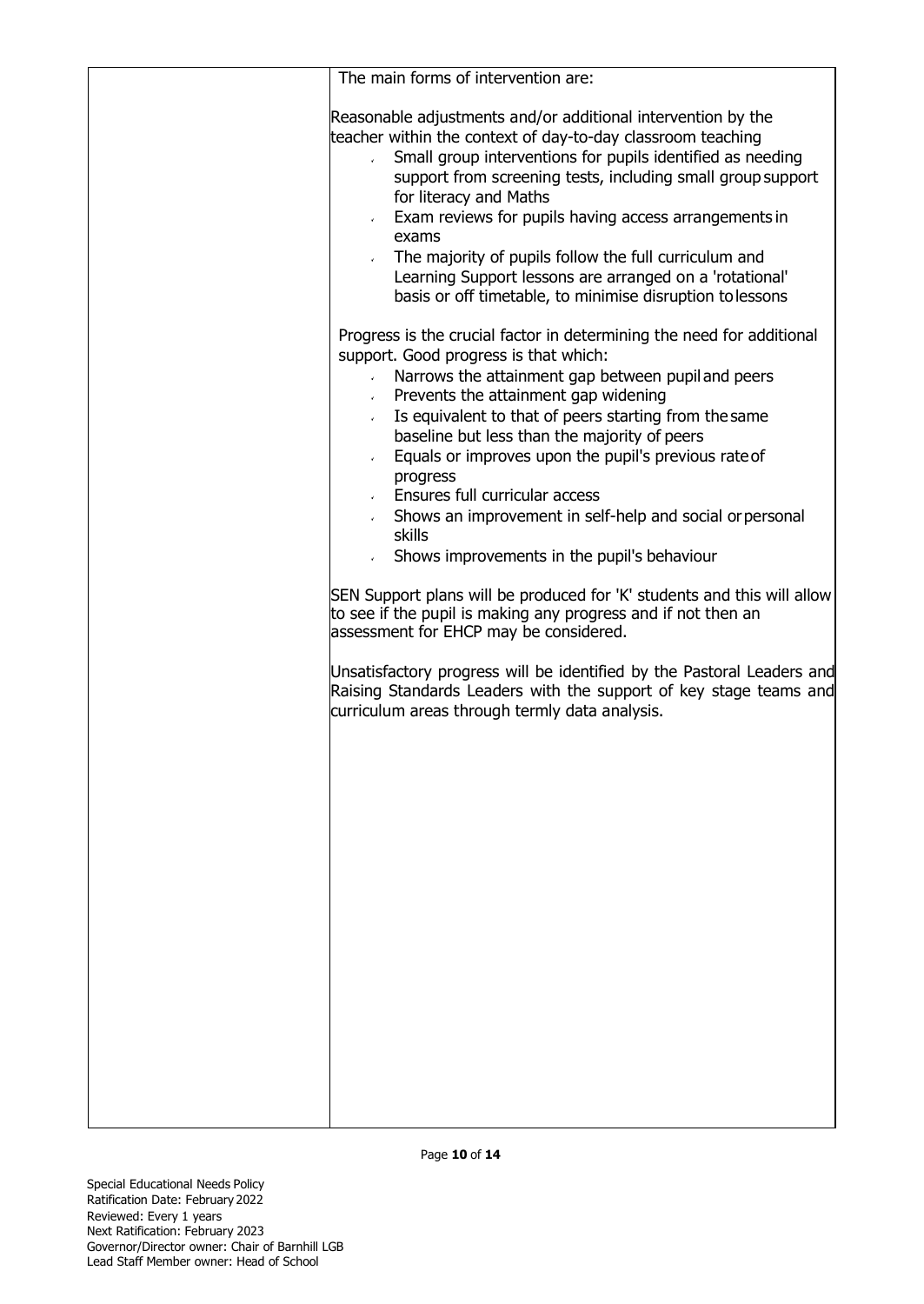| <b>Working with external</b> | We work in close partnership with the Borough and commission a                                                                |
|------------------------------|-------------------------------------------------------------------------------------------------------------------------------|
| partners                     | number of services from them to support students at Barnhill.<br>Dependent on the need we commission the behaviour support    |
|                              | team, visual and hearing impairment team and the speech and<br>language team. We also privately commission an Educational     |
|                              | Psychologist, occupational therapist and speech and language<br>therapist to meet the assessment needs of our students and to |
|                              | offer strategies to staff.                                                                                                    |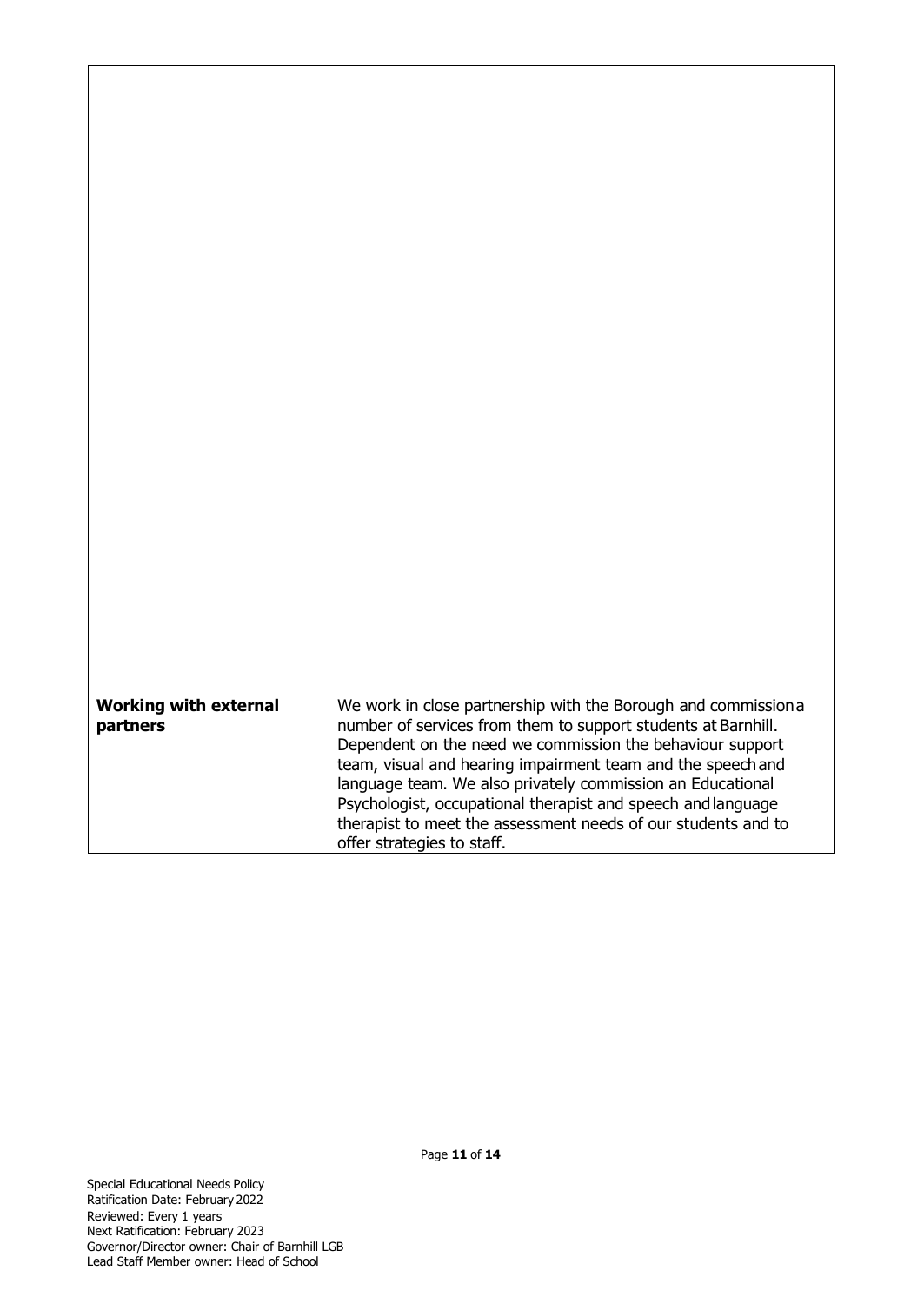| <b>Supporting Transition</b> | This year we worked with our feeder partners to welcome 40 young<br>children with Special Educational Needs and Disabilities and we<br>supported 60 young people transition to the next phase in<br>education or employment. Our approach involved:                                                                                                                               |
|------------------------------|-----------------------------------------------------------------------------------------------------------------------------------------------------------------------------------------------------------------------------------------------------------------------------------------------------------------------------------------------------------------------------------|
|                              | Close liaison with careers and education information<br>providers and guidance professionals to provide accurate<br>and realistic support<br>Meeting with students with statement of special educational<br>$\mathbf{r}$<br>needs and their families to map their future plans and apply<br>for an EHC Plan<br>Closely monitoring young people's destination data<br>$\mathbf{r}$ |
|                              | In-house transition is monitored carefully for SEND students.<br>Students in our Year 7 access classes are carefully monitored<br>through the transition into Year 8. In Year 8 they continue to have<br>access teachers for the core subjects to ensure familiar faces and<br>promote a positive learning environment.                                                           |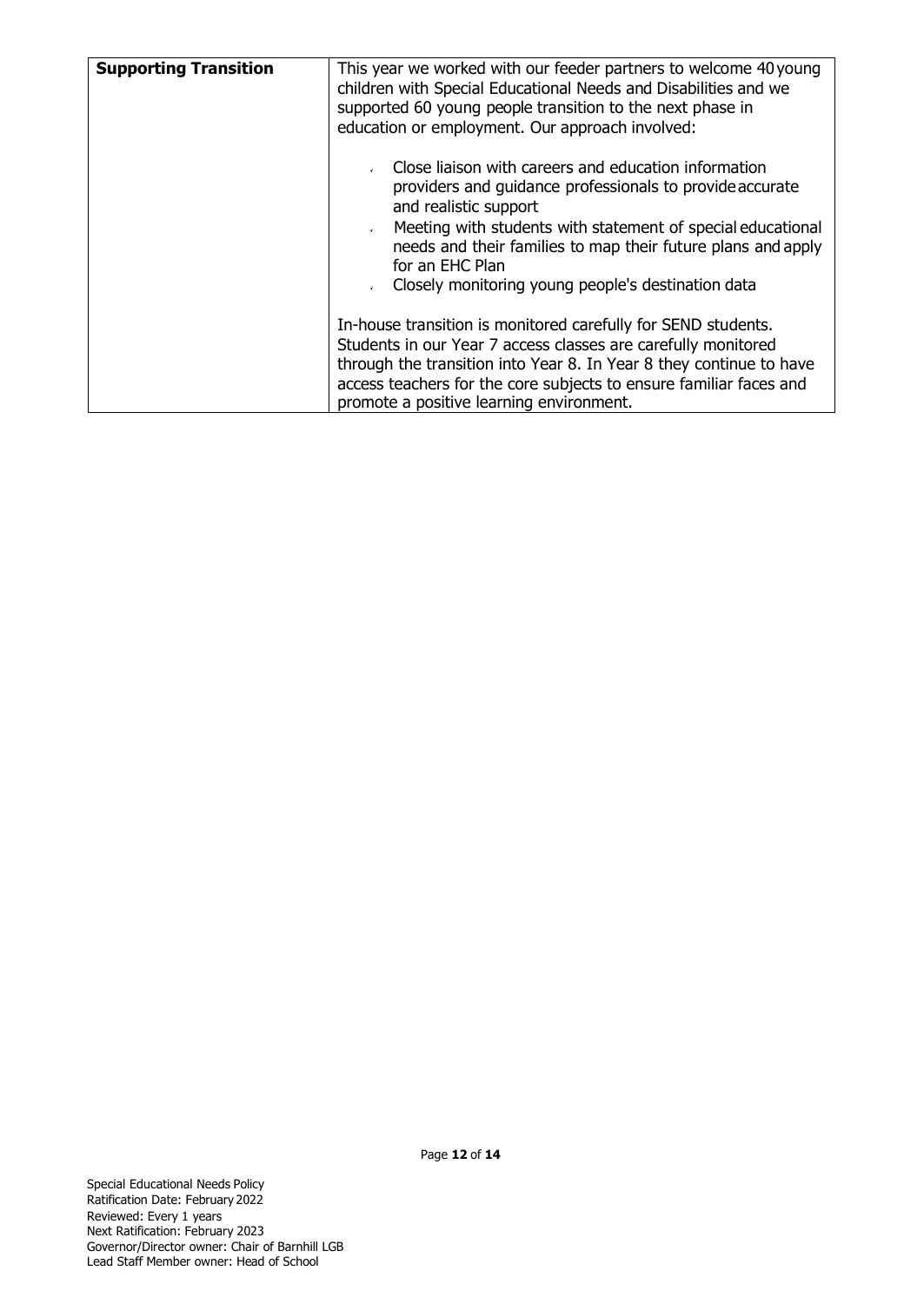| <b>Pupils with medical</b><br>conditions  | The school recognises that pupils at school with medical conditions<br>should be properly supported so that they have full access to<br>education, including school trips and physical education. Some<br>children with medical conditions may be disabled and where this is<br>the case the school will comply with its duties under the Equality<br>Act 2010.<br>Some pupils may also have special educational needs (SEND) and<br>may have a Statement, or Education, Health and Care (EHC) Plan<br>which brings together health and social care needs, as well as their<br>special educational provision and the SEND Code of Practice (2014<br>updated May 2015) is followed. |
|-------------------------------------------|------------------------------------------------------------------------------------------------------------------------------------------------------------------------------------------------------------------------------------------------------------------------------------------------------------------------------------------------------------------------------------------------------------------------------------------------------------------------------------------------------------------------------------------------------------------------------------------------------------------------------------------------------------------------------------|
| <b>Safeguarding</b>                       | Please refer to the whole school Child Protection and Safeguarding<br>Policy.                                                                                                                                                                                                                                                                                                                                                                                                                                                                                                                                                                                                      |
| <b>Requesting EHC needs</b><br>assessment | Where SEND is identified as more acute, the school with the<br>parents' support or a parent independently may request that the<br>local authority carry out an Education, Health and Care<br>Assessment.                                                                                                                                                                                                                                                                                                                                                                                                                                                                           |
|                                           | <b>Step one</b><br>A child's parent, young person, or school may request that a local<br>authority carries out an education, health and care needs<br>assessment (EHC assessment).                                                                                                                                                                                                                                                                                                                                                                                                                                                                                                 |
|                                           | <b>Step two</b><br>The LA must decide whether an assessment is necessary. They<br>must do this through consultation and examination of the evidence.                                                                                                                                                                                                                                                                                                                                                                                                                                                                                                                               |
|                                           | <b>Step three</b><br>The LA must inform the child's parent or young person about their<br>decision and reasons within a maximum of six weeks.                                                                                                                                                                                                                                                                                                                                                                                                                                                                                                                                      |
|                                           | <b>Step four</b><br>The EHC assessment should be completed according to the<br>principles of co-ordination and integration of services and agencies.<br>Parents and young people should be central to the assessment<br>process. Assessment and planning should be an ongoing process.                                                                                                                                                                                                                                                                                                                                                                                             |
|                                           | Agencies must share information according to agreed principles.                                                                                                                                                                                                                                                                                                                                                                                                                                                                                                                                                                                                                    |
|                                           | To complete the assessment they should seek the advice of<br>relevant professionals, including:<br>The Executive Headteacher<br>Psychological advice<br>Advice from social care professionals<br>Any other advice                                                                                                                                                                                                                                                                                                                                                                                                                                                                  |
|                                           | <b>Step five</b><br>The LA should decide from the EHC assessment whether an EHC<br>plan is necessary. The LA must notify the parents or young person<br>of their right to appeal to the SEND Tribunal if it is decided that an<br>EHC Plan is not necessary.                                                                                                                                                                                                                                                                                                                                                                                                                       |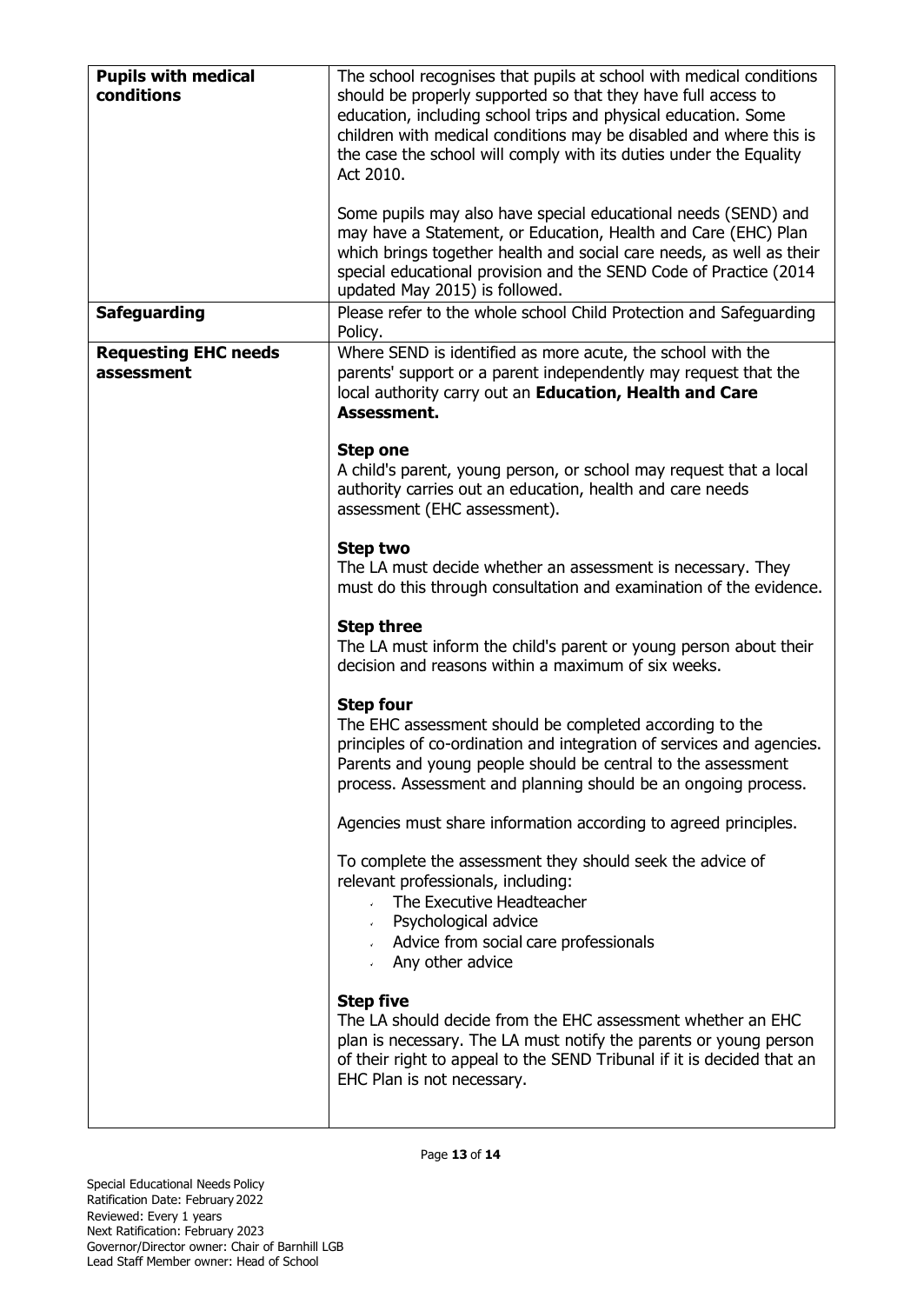| . . | n<br>ı<br>٠ |  |
|-----|-------------|--|
|-----|-------------|--|

The LA prepares an EHC Plan. This should include the following:

- A focus on outcomes: short term outcomes and longerterm aspirations. Outcomes need to be specific, measurable, achievable and time bound
- Specific interventions that will make adifference towards securing the agreed outcomes
- Support for key transition points
- How informal support such as family and community can be used to achieve agreed outcomes

### **Step seven**

The LA sends a draft EHC Plan to the child's parents or the young person and they have at least 15 days to give their views.

## **Step eight**

The LA must inform the Executive Headteacher and must arrange the special educational provision and may arrange the social care provision specified in the plan. Clinical commissioning groups must arrange the health services specified in the plan.

## **Step nine**

LAs must arrange for a review of the plan at least annually. The child and child's parents or young person must be invited and given at least two weeks' notice. The meeting must focus on progress towards outcomes. When it is a year of transfer, the review and amendments must be completed by 15<sup>th</sup> February.

## **Education, Health and Care Plans**

The content of the EHC Plan should include:

- The views, interests and aspirations of the child andtheir parents or young person
- The child's SEND
- The outcome sought
- The special educational provision required, where provision is to be delivered through a direct payment, the needs and outcomes to be met by the payment
- Any health and social care provision
- Any additional provision
- The name of the school: the LA must consult with the governing body or proprietor

## **Personal budgets**

A personal budget is an amount of money identified by the LA to deliver some of the provision in the EHC Plan. Details of the personal budget should be set out clearly within an EHC Plan.

There are three options for parents:

- 1. Notional arrangements: the LA retains the funds butthe parent/young person directs its use
- 2. Third party arrangements: funds are paid to an individualor another organisation on behalf of the parent/young person (i.e. the school)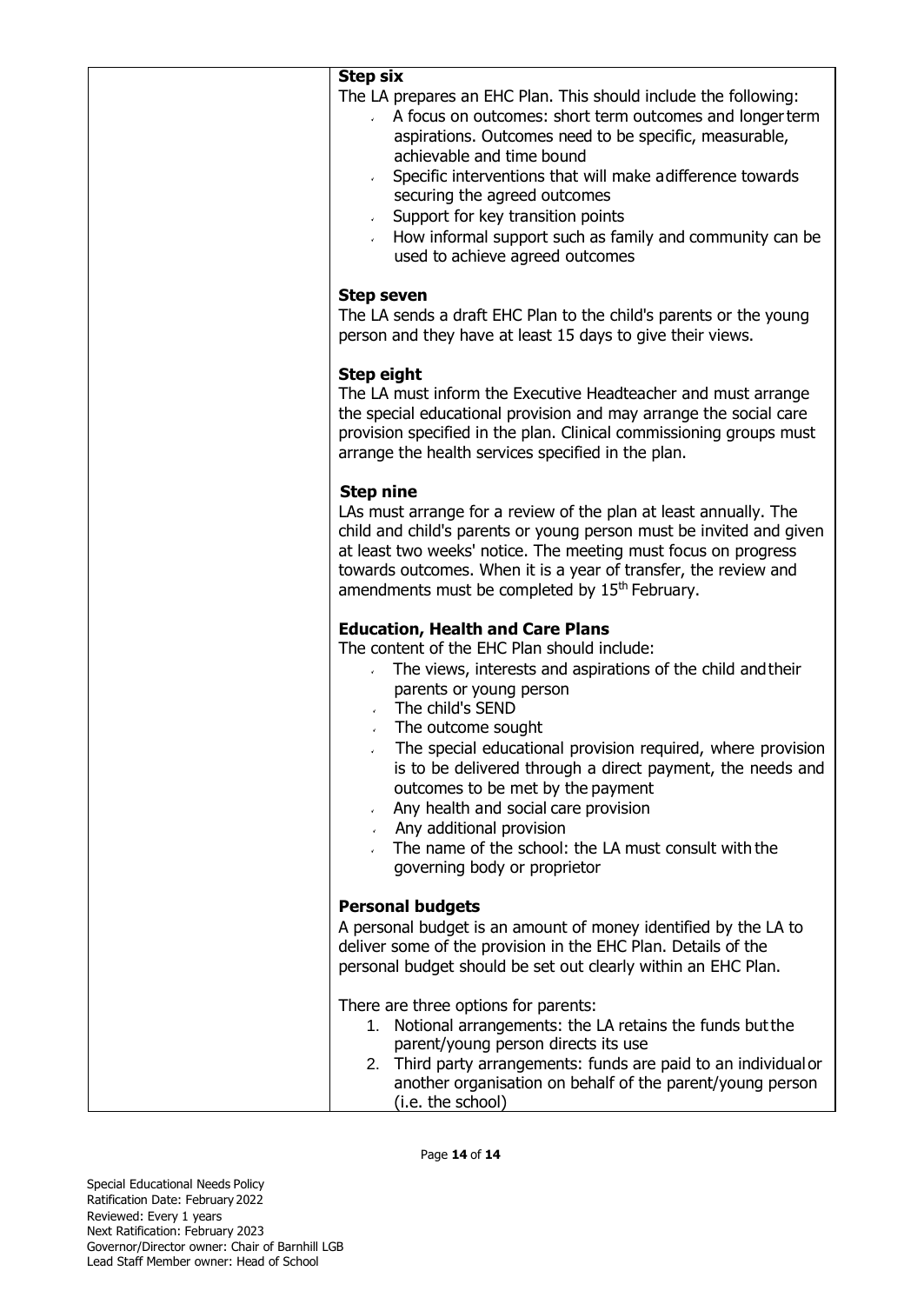|                                | 3. Direct payments: individuals receive the cash to purchase<br>services themselves.                                                                                                                                                                                                                                                                                                                                                                                                                                                                                                                                                                                                          |
|--------------------------------|-----------------------------------------------------------------------------------------------------------------------------------------------------------------------------------------------------------------------------------------------------------------------------------------------------------------------------------------------------------------------------------------------------------------------------------------------------------------------------------------------------------------------------------------------------------------------------------------------------------------------------------------------------------------------------------------------|
| <b>Complaint Process</b>       | If parents believe that their child has a learning difficulty or<br>behavioural issue at school which has not yet been identified by the<br>school, or if they are unhappy with the provision the school is<br>making for their child with SEND, they should talk first to the<br>SENDCo or HLTA. Most concerns will be resolved in this way. If<br>parents still feel dissatisfied they may choose to raise their concerns<br>with the school's governor responsible for SEND.                                                                                                                                                                                                               |
|                                | The school, in consultation with parents, may ask the Borough to<br>conduct a statutory assessment (EHC Plan) of the student at any<br>time. Parents may also do this independently. The Borough must<br>comply with the request, unless they have made a statutory<br>assessment within the previous six months, or unless they<br>conclude, upon examining all the available evidence, that a plan is<br>not necessary. The Borough will then inform the parents. If the<br>parents disagree with the decision they have the right to appeal to<br>the SEND Tribunal within two months of the decision being made.<br>If the LA starts statutory assessment, but decides at the end of that |
|                                | process not to draw up a statement of SEND for the child the<br>parents again have the right to appeal to the SEND Tribunal.                                                                                                                                                                                                                                                                                                                                                                                                                                                                                                                                                                  |
| <b>SEND information report</b> | Please refer to a copy of the Barnhill SEND School Information<br>Report                                                                                                                                                                                                                                                                                                                                                                                                                                                                                                                                                                                                                      |
| <b>Appendices</b>              | Special Educational Needs and Disabilities and Information<br>Report<br>Behaviour for Learning Policy<br>$\hat{\pmb{\epsilon}}$<br>Child Protection and Safeguarding Policy<br>$\mathbf{e}^{\mathbf{r}}$<br>Accessibility Plan<br>¥.<br>Supporting Pupils with Medical Conditions Policy<br><b>Equality Plan</b><br>Borough Local Offer                                                                                                                                                                                                                                                                                                                                                       |